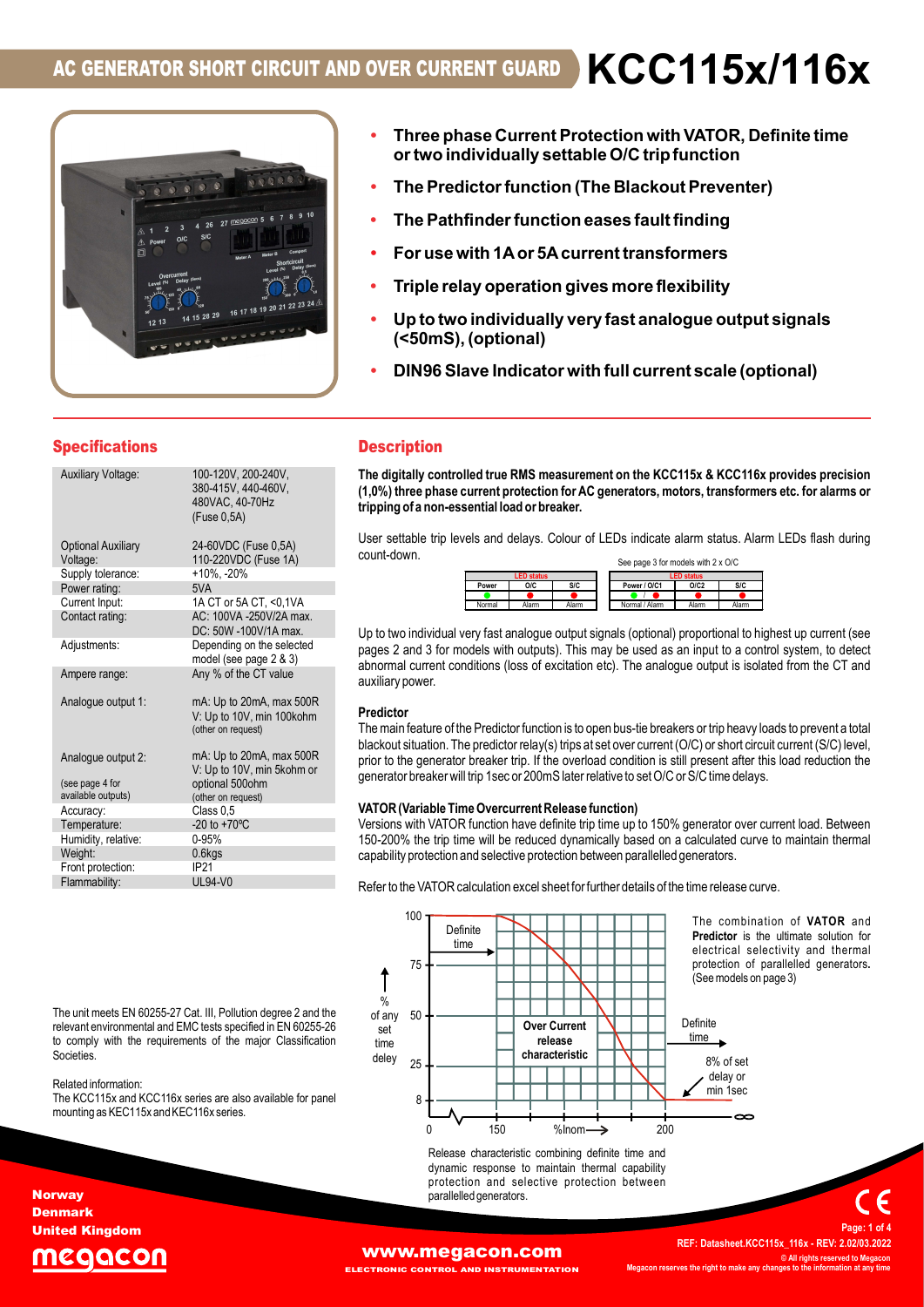# **AC GENERATOR SHORT CIRCUIT AND OVER CURRENT GUARD<br>
Pathfinder<br>
The Pathfinder<br>
Entimates the phase causing an over current of stort circuit or over current trips have<br>
desired and research televisorities to over a curren OR SHORT CIRCUIT AND OVER CURRENT GUARD**  $\sum_{\text{Relay Confusation} \text{ } \text{Configurations}}$ **<br>
Se the phase causing an over current or short circuit trip by the<br>
elevant LED. When either short circuit or over current trips have<br>
LED will fish in th AC GENERATOR SHORT CIRCUIT AND OVER CURRENT GUARD**  $\triangleright$  **KC C 115 M/H<br>
The Pathfinder<br>
The Pathform interaction of the relation pathform of the relation of the relation of the relation of the relation of the relation of** AC GENERATOR SHORT CIRCUIT AND OVER CURRENT GUARD<br>
Pathfinder<br>
The Pathfond indicates the phase causing an over current or start dietal tip by the<br>
flustrage operation is delayed in the relayer of the selection of the sel **AC GENERATOR SHORT CIRCUIT AND OVER CURRENT GUARD KCC115X/116X**<br> **Pathfinder**<br>
The Pathfinder Relay Configurations<br>
The relay operation is delayed in the<br>
mathing pattern of the relevant LED When either short circuit or FREE THE CONTROLLED AND OVER CURRENT GUARD<br>
Becausing an over current or short circuit trip by the<br>
D. When either short circuitor over current trips have<br>
Sush in the following pattern to indicate the phase<br>
Red indicate AC GENERATOR SHORT CIRCUIT AND OVER CURRENT GUARD  $\,$  KCC115x/116x

## **Pathfinder Configurations Pathfinder Configurations**

**AC GENERATOR SHORT CIRCUIT AND OVER CURRENT GUARD**<br> **Pathfinder**<br>
The Pathfinder indicates the phase causing an over current or short circuit trip by the distinguisation:<br>
The relay operation is delayed in the following p operated the relevant LED will flash in the following pattern to indicate the phase producing the trip.  $L_1(R)$   $\blacksquare$ flashing pattern of the relevant LED. When either short circuit or over current trips have .

## Short Circuit and Over Current VATOR Guard

| KCC115E2 - KCC116E2A - KCC116E2I |  |  |  |  |  |  |  |  |  |  |  |  |  |  |  |  |  |  |  |  |  |  |
|----------------------------------|--|--|--|--|--|--|--|--|--|--|--|--|--|--|--|--|--|--|--|--|--|--|
|----------------------------------|--|--|--|--|--|--|--|--|--|--|--|--|--|--|--|--|--|--|--|--|--|--|

**Pathfinder**<br>
The Pathfinder indicates the phase causing an over current or short circuity by the<br>
The Pathfinder indicates the phase causing an over current or short circuity by the<br>
specialization of private and C VATOR should be used to open the generator breaker. The common alarm relay R3 ( $S/C$  &  $O/C$ ) trip. **Description**<br>
Short Created Vietname Companion (State of Companion Companion Companion Companion Companion Companion Companion Companion Companion Companion Companion Companion Companion Companion Companion Companion Com **KCC115E - KCC116EA - KCC116EB**<br>
Short Circuit and Over Current WATOR Guard<br>
OC VATOR and defining them So the passive for local indication, alarm system inc. Network and defining the special of the SC (SOC) and the syste **CC115E - KCC116EA - KCC116EB**<br>
CONTOR and definite time SiX (the definal decir ministion between<br>
DVATOR and definite time SiX (the define time of the sixten of the particle of the definite time sixten of the DVATOR and

| Pathfinder                                                                                                                                                                                                                                                                                                                                                                                                                      | <b>Relay Configurations</b>                                                                                                                                                                                                                                                                                                                                                                      |                                                                                                                                                                                                                                                     |
|---------------------------------------------------------------------------------------------------------------------------------------------------------------------------------------------------------------------------------------------------------------------------------------------------------------------------------------------------------------------------------------------------------------------------------|--------------------------------------------------------------------------------------------------------------------------------------------------------------------------------------------------------------------------------------------------------------------------------------------------------------------------------------------------------------------------------------------------|-----------------------------------------------------------------------------------------------------------------------------------------------------------------------------------------------------------------------------------------------------|
| The Pathfinder indicates the phase causing an over current or short circuit trip by the<br>flashing pattern of the relevant LED. When either short circuit or over current trips have<br>operated the relevant LED will flash in the following pattern to indicate the phase<br>producing the trip.<br>$L1(R)$ $\Box$<br>Red indicates LED on<br>$L2(S)$ $\bullet$ $\bullet$<br>Black indicates LED off<br>$L3(T)$ <b>O O O</b> | The relay operation is delayed in the<br>arrow direction.<br>O/C<br>Both trip levels can, independently,<br>individually set over the scale range.<br>Normal<br><b>Cascade 1</b>                                                                                                                                                                                                                 | S/C<br>S/C<br>O/C2<br>O/C1<br>Normal<br><b>Cascade 2</b>                                                                                                                                                                                            |
| <b>Description</b>                                                                                                                                                                                                                                                                                                                                                                                                              | <b>Relay Operation</b>                                                                                                                                                                                                                                                                                                                                                                           | (FLC = Full Load Current)                                                                                                                                                                                                                           |
| KCC115E - KCC116EA - KCC116EB                                                                                                                                                                                                                                                                                                                                                                                                   |                                                                                                                                                                                                                                                                                                                                                                                                  | <b>Relays: Cascade 1</b>                                                                                                                                                                                                                            |
| Short Circuit and Over Current VATOR Guard<br>O/C VATOR and definite time S/C trip delays maintain discrimination between<br>parallelled generators. The fail-safe relay R3 (O/C & S/C) should be used to open the<br>generator breaker. R1 (O/C) and R2 (S/C) can be used for local indication, alarm system<br>or PM-System etc. All relays latch after trip.                                                                 | <b>Definite</b><br>Relay<br><b>OIC</b><br><b>OIC</b><br>Time O/C<br>R1<br>$\times$<br>x<br>R <sub>2</sub><br>R <sub>3</sub><br>Relays shown de-energised.<br><b>Models</b><br>Output 1 Output 2<br>R3 is fail-safe and energises<br>KCC115E<br>when unit is powered.<br>$\mathsf{X}$<br>KCC116EA<br>X<br>X<br>KCC116EB                                                                           | <b>Definite</b><br><b>VATOR</b><br><b>Predictor</b><br>Time S/C<br>X<br>$\mathsf{x}$<br><b>Adjustments</b> Trip level<br>Delay<br>0-120 secs<br>$O/C1$ :<br>50-150% of FLC<br>$O/C2$ :<br>N/A<br>N/A<br>150-300% of FLC 0.1-1 secs<br>$S/C$ :       |
| KCC115E2 - KCC116E2A - KCC116E2B                                                                                                                                                                                                                                                                                                                                                                                                |                                                                                                                                                                                                                                                                                                                                                                                                  | <b>Relays: Cascade 1</b>                                                                                                                                                                                                                            |
| Short Circuit and Over Current VATOR Guard<br>O/C VATOR and definite time S/C trip delays. R2 (O/C) and the fail-safe relay R1 (S/C)<br>should be used to open the generator breaker. The common alarm relay R3 (S/C & O/C)<br>can be used for local indication, alarm system or PM-System etc. All relays latch after<br>trip.                                                                                                 | <b>Definite</b><br>Fail<br>Relay<br><b>OIC</b><br><b>Safe</b><br>Time O/C<br>R1<br>R <sub>2</sub><br>$\mathsf{x}$<br>R <sub>3</sub><br>$\overline{\mathsf{x}}$<br>Relays shown de-energised.<br><b>Models</b><br>Output 1<br>Output 2<br>R1 is fail-safe and energises $Q/C1$ :<br><b>KCC115E2</b><br>$\sim$<br>when unit is powered.<br>$\mathsf{X}$<br>KCC116E2A<br>KCC116E2B<br>$\times$<br>X | <b>Definite</b><br><b>VATOR</b><br><b>Predictor</b><br>Time S/C<br>$\mathsf{x}$<br>$\mathsf{x}$<br>x<br><b>Adjustments</b> Trip level<br>Delay<br>50-150% of FLC<br>$0-120$ secs<br>$O/C2$ :<br>N/A<br>N/A<br>$S/C$ :<br>150-300% of FLC 0,1-1 secs |
| KCC115F - KCC116FA - KCC116FB                                                                                                                                                                                                                                                                                                                                                                                                   |                                                                                                                                                                                                                                                                                                                                                                                                  | <b>Relays: Cascade 1</b>                                                                                                                                                                                                                            |
| <b>Short Circuit and Over Current Guard</b><br>Replaces the classic KCC115. Definite time O/C and S/C trip delays. Fail-safe S/C                                                                                                                                                                                                                                                                                                | Safe<br>Time O/C<br>R1<br>$\mathsf{x}$<br>X                                                                                                                                                                                                                                                                                                                                                      | <b>Definite</b><br><b>VATOR</b><br><b>Predictor</b><br>Time S/C                                                                                                                                                                                     |

```
Relays: Cascade 1
```

| $L3(T)$ <b>0 0 0 0</b>                                                                                                                                                                                                                                                                                                                                                               |                                                                                                                                                                                                                                                                                                                                                                         | <b>Cascade 1</b><br><b>Cascade 2</b>                                                                                                                                                                                                                                                                            |
|--------------------------------------------------------------------------------------------------------------------------------------------------------------------------------------------------------------------------------------------------------------------------------------------------------------------------------------------------------------------------------------|-------------------------------------------------------------------------------------------------------------------------------------------------------------------------------------------------------------------------------------------------------------------------------------------------------------------------------------------------------------------------|-----------------------------------------------------------------------------------------------------------------------------------------------------------------------------------------------------------------------------------------------------------------------------------------------------------------|
| <b>Description</b>                                                                                                                                                                                                                                                                                                                                                                   | <b>Relay Operation</b>                                                                                                                                                                                                                                                                                                                                                  | (FLC = Full Load Current)                                                                                                                                                                                                                                                                                       |
| KCC115E - KCC116EA - KCC116EB                                                                                                                                                                                                                                                                                                                                                        |                                                                                                                                                                                                                                                                                                                                                                         | <b>Relays: Cascade 1</b>                                                                                                                                                                                                                                                                                        |
| Short Circuit and Over Current VATOR Guard<br>O/C VATOR and definite time S/C trip delays maintain discrimination between<br>parallelled generators. The fail-safe relay R3 (O/C & S/C) should be used to open the<br>generator breaker. R1 (O/C) and R2 (S/C) can be used for local indication, alarm system<br>or PM-System etc. All relays latch after trip.                      | Fail<br>O/C<br><b>S/C</b><br>Latch<br>Safe<br>$\overline{2}$<br>R1<br>$\mathsf{x}$<br>$\overline{X}$<br>R <sub>2</sub><br>X<br>X<br>R <sub>3</sub><br>$\mathsf{x}$<br>Relays shown de-energised.<br><b>Models</b><br>Output 1 Output 2<br>KCC115E<br>when unit is powered.<br>$\times$<br>KCC116EA<br>KCC116EB<br>$\times$<br>X                                         | <b>Definite</b><br><b>VATOR</b><br><b>Predictor</b><br>Time O/C<br>Time S/C<br>X<br>$\mathsf{X}$<br><b>Adjustments</b> Trip level<br>Delay<br>R3 is fail-safe and energises<br>$O/C1$ :<br>50-150% of FLC<br>$0-120$ secs<br>$O/C2$ :<br>N/A<br>N/A<br>150-300% of FLC 0.1-1 secs<br>$S/C$ :                    |
| KCC115E2 - KCC116E2A - KCC116E2B                                                                                                                                                                                                                                                                                                                                                     |                                                                                                                                                                                                                                                                                                                                                                         | <b>Relays: Cascade 1</b>                                                                                                                                                                                                                                                                                        |
| Short Circuit and Over Current VATOR Guard<br>O/C VATOR and definite time S/C trip delays. R2 (O/C) and the fail-safe relay R1 (S/C)<br>should be used to open the generator breaker. The common alarm relay R3 (S/C & O/C)<br>can be used for local indication, alarm system or PM-System etc. All relays latch after<br>trip.                                                      | <b>S/C</b><br>Fail<br>Latch<br>O/C<br><b>Safe</b><br>R1<br>$\mathsf{x}$<br>X<br>X<br>R <sub>2</sub><br>X<br>$\mathbf{x}$<br>R <sub>3</sub><br>Relays shown de-energised.<br>Models<br>Output 1 Output 2<br><b>KCC115E2</b><br>$\mathsf{X}$<br>when unit is powered.<br>KCC116E2A<br>X<br>KCC116E2B<br>$\times$                                                          | <b>Definite</b><br><b>Definite</b><br><b>VATOR</b><br>Predictor<br>Time O/C<br>Time S/C<br>$\mathsf{x}$<br>Adjustments Trip level<br>Delay<br>R1 is fail-safe and energises $\overline{O}/\overline{C}1$ :<br>50-150% of FLC<br>$0-120$ secs<br>$O/C2$ :<br>N/A<br>N/A<br>$S/C$ :<br>150-300% of FLC 0.1-1 secs |
| KCC115F - KCC116FA - KCC116FB                                                                                                                                                                                                                                                                                                                                                        |                                                                                                                                                                                                                                                                                                                                                                         | <b>Relays: Cascade 1</b>                                                                                                                                                                                                                                                                                        |
| <b>Short Circuit and Over Current Guard</b><br>Replaces the classic KCC115. Definite time O/C and S/C trip delays. Fail-safe S/C<br>relay. All relays latch after trip. Either R1 (O/C) and R2 (S/C) can be used to trip<br>generator breaker with R3 as a common alarm or R3 can trip the generator breaker with<br>R1/R2 used for local indication, PMS or alarm system input etc. | Fail<br>Latch<br>O/C<br>S/C<br>Safe<br>$\overline{2}$<br>R1<br>$\overline{X}$<br>R <sub>2</sub><br>$\times$<br>$\mathsf{x}$<br>$\mathsf{x}$<br>R <sub>3</sub><br>Relays shown de-energised<br><b>Models</b><br>Output 1 Output 2<br>R2 & R3 are fail-safe and<br>KCC115F<br>energises when unit is<br>$\mathsf{X}$<br>KCC116FA<br>X<br>powered.<br>KCC116FB<br>$\times$ | <b>Definite</b><br><b>VATOR</b><br><b>Definite</b><br>Predictor<br>Time O/C<br>Time S/C<br>$\mathsf{x}$<br>Adjustments Trip level<br>Delay<br>$O/CI$ :<br>50-150% of FLC<br>$0-120$ secs<br>$O/C2$ :<br>N/A<br>N/A<br>$S/C$ :<br>150-300% of FLC 0,1-1 secs                                                     |
| KCC115F2 - KCC116F2A - KCC116F2B                                                                                                                                                                                                                                                                                                                                                     |                                                                                                                                                                                                                                                                                                                                                                         | <b>Relays: Cascade 1</b>                                                                                                                                                                                                                                                                                        |
| <b>Short Circuit and Over Current Guard</b><br>Definite time O/C and S/C trip delays. Either R1 (O/C) and R2 (S/C) can be used to trip                                                                                                                                                                                                                                               | Safe<br>R1                                                                                                                                                                                                                                                                                                                                                              | <b>Definite</b><br><b>VATOR</b><br><b>Predictor</b><br>Time O/C<br>Time S/C<br>X                                                                                                                                                                                                                                |

| UI FIVI-ƏYSIBIII BIC. AII I BIAYS IAICH AHBI TID.                                                                                                                                                                                                                                                                                                                                                                                                                                                                            | Relays shown de-energised.<br>Output 1 Output 2<br>Adjustments Trip level<br>Delay<br>Models<br>R3 is fail-safe and energises O/C1:<br>KCC115E<br>50-150% of FLC<br>$0-120$ secs<br>when unit is powered.<br>$\boldsymbol{\mathsf{X}}$<br>$O/C2$ :<br>KCC116EA<br>N/A<br>N/A<br>KCC116EB<br>X<br>X<br>150-300% of FLC 0,1-1 secs<br>$S/C$ :                                                                                                                                                                                                                                                                                                                   |
|------------------------------------------------------------------------------------------------------------------------------------------------------------------------------------------------------------------------------------------------------------------------------------------------------------------------------------------------------------------------------------------------------------------------------------------------------------------------------------------------------------------------------|---------------------------------------------------------------------------------------------------------------------------------------------------------------------------------------------------------------------------------------------------------------------------------------------------------------------------------------------------------------------------------------------------------------------------------------------------------------------------------------------------------------------------------------------------------------------------------------------------------------------------------------------------------------|
| KCC115E2 - KCC116E2A - KCC116E2B                                                                                                                                                                                                                                                                                                                                                                                                                                                                                             | <b>Relays: Cascade 1</b>                                                                                                                                                                                                                                                                                                                                                                                                                                                                                                                                                                                                                                      |
| Short Circuit and Over Current VATOR Guard<br>O/C VATOR and definite time S/C trip delays. R2 (O/C) and the fail-safe relay R1 (S/C)<br>should be used to open the generator breaker. The common alarm relay R3 (S/C & O/C)<br>can be used for local indication, alarm system or PM-System etc. All relays latch after<br>trip.                                                                                                                                                                                              | <b>VATOR</b><br><b>Predictor</b><br>Definite<br>Safe<br>Time O/C<br>Time S/C<br>R1<br>$\overline{X}$<br>$\mathsf{x}$<br>R <sub>2</sub><br>$\mathsf{x}$<br>$\mathsf{x}$<br>$\mathsf{x}$<br>R <sub>3</sub><br>$\times$<br>$\times$<br>Relays shown de-energised.<br>Models<br>Output 1<br>Output 2<br><b>Adjustments</b> Trip level<br>Delay<br>R1 is fail-safe and energises<br><b>KCC115E2</b><br>$O/C1$ :<br>50-150% of FLC<br>$0-120$ secs<br>when unit is powered.<br>$\times$<br>$O/C2$ :<br>KCC116E2A<br>N/A<br>N/A<br>KCC116E2B<br>$\times$<br>X<br>$S/C$ :<br>150-300% of FLC 0,1-1 secs                                                               |
| KCC115F - KCC116FA - KCC116FB                                                                                                                                                                                                                                                                                                                                                                                                                                                                                                | <b>Relays: Cascade 1</b>                                                                                                                                                                                                                                                                                                                                                                                                                                                                                                                                                                                                                                      |
| Short Circuit and Over Current Guard<br>Replaces the classic KCC115. Definite time O/C and S/C trip delays. Fail-safe S/C<br>relay. All relays latch after trip. Either R1 (O/C) and R2 (S/C) can be used to trip<br>generator breaker with R3 as a common alarm or R3 can trip the generator breaker with<br>R1/R2 used for local indication, PMS or alarm system input etc.                                                                                                                                                | <b>VATOR</b><br><b>Predictor</b><br>Relay<br>O/C<br>O/C<br>Fail<br><b>Definite</b><br>Safe<br>Time S/C<br>Time O/C<br>R1<br>$\overline{X}$<br>X<br>$\times$<br>R <sub>2</sub><br>$\mathsf{X}$<br>$\mathsf{x}$<br>$\boldsymbol{\mathsf{x}}$<br>R3<br>X<br>$\times$<br>$\mathbf{x}$<br>$\mathsf{x}$<br>X<br>Relays shown de-energised.<br>Output 1 Output 2<br><b>Adjustments</b><br>Models<br><b>Trip level</b><br>Delay<br>R2 & R3 are fail-safe and<br>50-150% of FLC<br>$0-120$ secs<br>KCC115F<br>$O/C1$ :<br>energises when unit is<br>Χ<br>$O/C2$ :<br>KCC116FA<br>N/A<br>N/A<br>powered.<br>150-300% of FLC 0,1-1 secs<br>KCC116FB<br>X<br>X<br>$S/C$ : |
| KCC115F2-KCC116F2A-KCC116F2B                                                                                                                                                                                                                                                                                                                                                                                                                                                                                                 | <b>Relays: Cascade 1</b>                                                                                                                                                                                                                                                                                                                                                                                                                                                                                                                                                                                                                                      |
| Short Circuit and Over Current Guard<br>Definite time O/C and S/C trip delays. Either R1 (O/C) and R2 (S/C) can be used to trip<br>generator breaker with R3 as a common alarm or R3 can trip the generator breaker with<br>R1/R2 used for local indication, PMS or alarm system input etc. NON fail- safe latching<br>relays. Since all relays are NON fail-safe this version is only suitable as a replacement<br>for older installations.                                                                                 | <b>Definite</b><br><b>Predictor</b><br>O/C<br>O/C<br>Fail<br><b>VATOR</b><br>Time O/C<br>Time S/C<br>R1<br>$\boldsymbol{\mathsf{X}}$<br>X<br>R <sub>2</sub><br>$\mathbf{x}$<br>x<br>R <sub>3</sub><br>$\mathsf{x}$<br>X<br>X<br>Relays shown de-energised.<br><b>Models</b><br>Output 1 Output 2<br>Adjustments Trip level<br>Delay<br>R2 & R3 are fail-safe and<br>0-120 secs<br><b>KCC115F2</b><br>$O/C1$ :<br>50-150% of FLC<br>energises when unit is<br>$\boldsymbol{\mathsf{X}}$<br>$O/C2$ :<br>KCC116F2A<br>N/A<br>N/A<br>X<br>powered.<br>$S/C$ :<br>KCC116F2B<br>X<br>150-300% of FLC 0,1-1secs                                                      |
| KCC115G - KCC116GA - KCC116GB                                                                                                                                                                                                                                                                                                                                                                                                                                                                                                | <b>Relays: Cascade 1</b>                                                                                                                                                                                                                                                                                                                                                                                                                                                                                                                                                                                                                                      |
| Short Circuit and Over Current Guard<br>For marine emergency/harbour generator sets. Definite time O/C and S/C trip delays.<br>Non-latching O/C trip relay (R1) and non-failsafe S/C trip relay (R2). If an engine is set<br>as an emergency generator only R2 (S/C) shall be used to open the generator breaker<br>as per the requirements of classification societies. In harbour operation both relay R1<br>and R2 shall open the breaker. R3 operates on both S/C and O/C and can be used for<br>alarm system input etc. | <b>Definite</b><br><b>VATOR</b><br><b>Predictor</b><br>Relay<br>O/C<br><b>O/C</b><br><b>S/C</b><br>Fail<br>Safe<br>Time S/C<br>Time O/C<br>$\overline{1}$<br>$\overline{2}$<br>R1<br>$\overline{X}$<br>$\mathsf{X}$<br>R2<br>X<br>x<br>R3<br>$\mathsf{X}$<br>$\mathbf{x}$<br>$\mathbf{x}$<br>$\times$<br>Relays shown de-energised.<br>Models<br>Output 1 Output 2<br><b>Adjustments</b> Trip level<br><u>Delay</u><br>R3 is fail-safe and energises<br>$0-120$ secs<br><b>KCC115G</b><br>$O/CO$ 1:<br>50-150% of FLC<br>when unit is powered.<br>$\times$<br>KCC116GA<br>$O/C2$ :<br>N/A<br>N/A<br>150 300% of ELC 0.1 1cocc<br>KCM 116CD<br>cır.            |

| KCC115G - KCC116GA - KCC116G |  |
|------------------------------|--|
|------------------------------|--|

|                                                                                                                                                                                                                                                                                                                                                                                                                                                                                                                                     | R1 is fail-safe and energises $O/C1$ :<br>50-150% of FLC<br><b>KCC115E2</b><br>$0-120$ secs<br>when unit is powered.<br>KCC116E2A<br>$\mathsf{X}$<br>$O/C2$ :<br>N/A<br>N/A<br>KCC116E2B<br>$\mathsf{X}$<br>X<br>$S/C$ :<br>150-300% of FLC 0,1-1 secs                                                                                                                                                                                                                                                                                                                                                                                                                                                                 |
|-------------------------------------------------------------------------------------------------------------------------------------------------------------------------------------------------------------------------------------------------------------------------------------------------------------------------------------------------------------------------------------------------------------------------------------------------------------------------------------------------------------------------------------|------------------------------------------------------------------------------------------------------------------------------------------------------------------------------------------------------------------------------------------------------------------------------------------------------------------------------------------------------------------------------------------------------------------------------------------------------------------------------------------------------------------------------------------------------------------------------------------------------------------------------------------------------------------------------------------------------------------------|
| KCC115F-KCC116FA-KCC116FB                                                                                                                                                                                                                                                                                                                                                                                                                                                                                                           | <b>Relays: Cascade 1</b>                                                                                                                                                                                                                                                                                                                                                                                                                                                                                                                                                                                                                                                                                               |
| <b>Short Circuit and Over Current Guard</b><br>Replaces the classic KCC115. Definite time O/C and S/C trip delays. Fail-safe S/C<br>relay. All relays latch after trip. Either R1 (O/C) and R2 (S/C) can be used to trip<br>generator breaker with R3 as a common alarm or R3 can trip the generator breaker with<br>R1/R2 used for local indication, PMS or alarm system input etc.                                                                                                                                                | <b>Definite</b><br><b>VATOR</b><br>Predicto<br>O/C<br><b>S/C</b><br>Fail<br>Definit<br>Time O/C<br><b>Time S/C</b><br>R <sub>1</sub><br>$\mathsf{X}$<br>X<br>$\mathsf{x}$<br>R <sub>2</sub><br>$\overline{X}$<br>$\overline{\mathsf{x}}$<br>$\overline{X}$<br>X<br>R <sub>3</sub><br>$\mathsf{x}$<br>$\overline{X}$<br>X<br>$\mathsf{x}$<br>Relays shown de-energised.<br><b>Models</b><br>Output 1 Output 2<br>Adjustments Trip level<br>Delay<br>R2 & R3 are fail-safe and<br>0-120secs<br>KCC115F<br>$O/C1$ :<br>50-150% of FLC<br>energises when unit is<br>X<br>$O/C2$ :<br>KCC116FA<br>N/A<br>N/A<br>$\mathsf{X}$<br>$\mathsf{x}$<br>powered.<br>$S/C$ :<br>150-300% of FLC 0.1-1 secs<br>KCC116FB               |
| KCC115F2 - KCC116F2A - KCC116F2B                                                                                                                                                                                                                                                                                                                                                                                                                                                                                                    | <b>Relays: Cascade 1</b>                                                                                                                                                                                                                                                                                                                                                                                                                                                                                                                                                                                                                                                                                               |
| <b>Short Circuit and Over Current Guard</b><br>Definite time O/C and S/C trip delays. Either R1 (O/C) and R2 (S/C) can be used to trip<br>generator breaker with R3 as a common alarm or R3 can trip the generator breaker with<br>R1/R2 used for local indication, PMS or alarm system input etc. NON fail- safe latching<br>relays. Since all relays are NON fail-safe this version is only suitable as a replacement<br>for older installations.                                                                                 | <b>Definite</b><br><b>VATOR</b><br>Relay<br><b>S/C</b><br>Fail<br>Latch<br><b>Definite</b><br>Predictor<br>O/C<br><b>OIC</b><br>Safe<br>Time O/C<br>Time S/C<br>R1<br>$\mathsf{x}$<br>$\mathsf{X}$<br>$\mathsf{X}$<br>R <sub>2</sub><br>$\overline{X}$<br>$\times$<br>X<br>R <sub>3</sub><br>$\times$<br>$\times$<br>$\mathsf{X}$<br>Relays shown de-energised.<br>Output 1 Output 2<br>Adjustments Trip level<br><b>Models</b><br>Delay<br>R2 & R3 are fail-safe and<br><b>KCC115F2</b><br>$O/C1$ :<br>50-150% of FLC<br>$0-120$ secs<br>energises when unit is<br>KCC116F2A<br>$\boldsymbol{\mathsf{X}}$<br>$O/C2$ :<br>N/A<br>N/A<br>powered.<br>KCC116F2B<br>$\times$<br>X<br>$S/C$ :<br>150-300% of FLC 0,1-1secs |
| KCC115G - KCC116GA - KCC116GB                                                                                                                                                                                                                                                                                                                                                                                                                                                                                                       | <b>Relays: Cascade 1</b>                                                                                                                                                                                                                                                                                                                                                                                                                                                                                                                                                                                                                                                                                               |
| <b>Short Circuit and Over Current Guard</b><br>For marine emergency/harbour generator sets. Definite time O/C and S/C trip delays.<br>Non-latching O/C trip relay (R1) and non-failsafe S/C trip relay (R2). If an engine is set<br>as an emergency generator only R2 (S/C) shall be used to open the generator breaker<br>as per the requirements of classification societies. In harbour operation both relay R1<br>and R2 shall open the breaker. R3 operates on both S/C and O/C and can be used for<br>alarm system input etc. | <b>VATOR</b><br><b>Relay</b><br>O/C<br><b>OIC</b><br><b>S/C</b><br><b>Definite</b><br>Predictor<br>Fail<br>$\overline{2}$<br>Safe<br>Time O/C<br>Time S/C<br>R1<br>$\overline{X}$<br>Χ<br>R <sub>2</sub><br>X<br>X<br>X<br>R3<br>X<br>$\overline{X}$<br>X<br>Χ<br>Χ<br>Relays shown de-energised.<br>Models<br>Output 1 Output 2<br>Adjustments Trip level<br>Delay<br>R3 is fail-safe and energises<br>50-150% of FLC<br><b>KCC115G</b><br>$O/C1$ :<br>$0-120$ secs<br>when unit is powered.<br>$\chi$<br>$O/C2$ :<br>KCC116GA<br>N/A<br>N/A<br>$\sim$<br>$\mathsf{X}$<br>X<br>KCC116GB<br>$S/C$ :<br>150-300% of FLC 0.1-1 secs<br>Hysteresis (R1) Fixed 3%                                                          |
| he MEGACON policy is one of continuous improvement, consequently<br>quipment supplied may vary in detail from this publication.                                                                                                                                                                                                                                                                                                                                                                                                     | Depending on application, select the model that matches the electrical installation.<br>If none of the listed models fit your purpose please contact Megacon for customer adaptation.<br>Pange                                                                                                                                                                                                                                                                                                                                                                                                                                                                                                                         |
| way<br>mark                                                                                                                                                                                                                                                                                                                                                                                                                                                                                                                         |                                                                                                                                                                                                                                                                                                                                                                                                                                                                                                                                                                                                                                                                                                                        |





**Norway** Denmark United Kingdom

# eaacor

WWW.Megacon.com<br>
ECTRONIC CONTROL AND INSTRUMENTATION<br>
ECTRONIC CONTROL AND INSTRUMENTATION

**ELECTRONIC CONTROL**<br>DE AND INSTRUMENTATION

Page: 2 of

Uniquely MEGACON, simpler it can't be!

Figure 11 5 **x** / 11 6 **x**<br>
tin the<br>
dentity,<br>
dentity,<br>
ange.<br> **Example 11**<br>
Cascade 1<br>
Cascade 1<br>
Cascade 1<br>
Relays: Cascade 1<br>
When unit is powered.<br>
When unit is powered.<br>
Since the cascade 2<br>
When unit is powered.<br>
S For the control of the Case of the Case of the Case of the Case of the Case of the Case of the Case of the Case of the Case of the Case of the Case of the Case of the Case of the Case of the Case of the Case of the Case o S/C O/C Normal 100 O/C1 O/C2



| (FLC = Full Load Current) |
|---------------------------|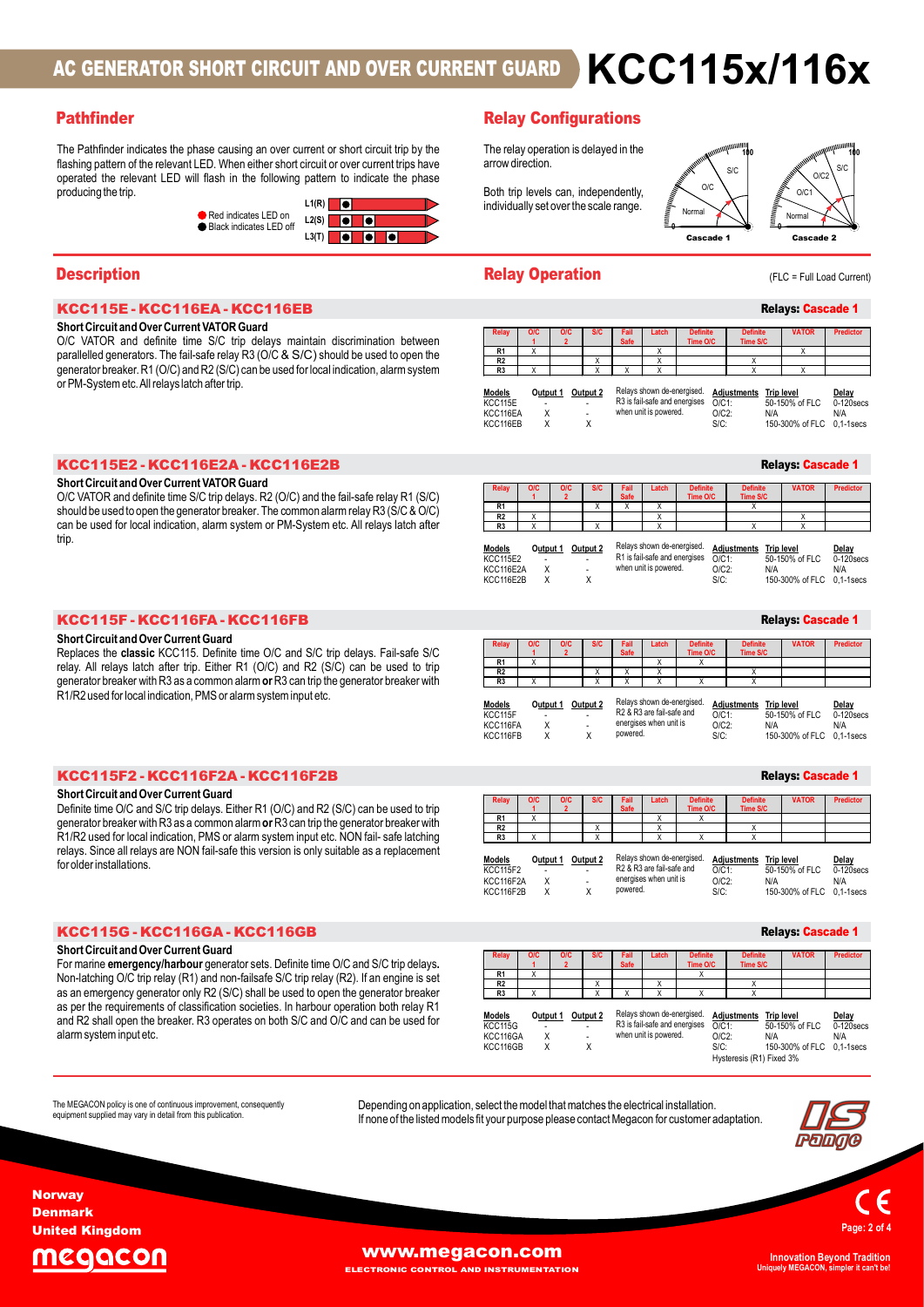## AC GENERATOR SHORT CIRCUIT AND OVER CURRENT GUARD  $\,$  KCC115x/116x

## Short Circuit and 2-level Over Current Predictor Guard

## Short Circuit and 2-level Over Current Guard

|  | KCC115H5 - KCC116H5A - KCC116H5B |  |
|--|----------------------------------|--|
|--|----------------------------------|--|

## Short Circuit and 2-level Over Current Guard

| КСС115Р - КСС116РА - КСС116РВ |  |
|-------------------------------|--|
|-------------------------------|--|

## Short Circuit, VATOR Over Current and Predictor Guard

## Short Circuit and Over Current Predictor Guard

## Short Circuit and Over Current Predictor Guard (S/C only)

|  | <b>Relay Operation</b> |  |  |  |  |
|--|------------------------|--|--|--|--|
|--|------------------------|--|--|--|--|

## Relays: Cascade 2 (FLC = Full Load Current)

| AC GENERATOR SHORT CIRCUIT AND OVER CURRENT GUARD                                                                                                                                                                                                                                                                                                                                                                                                                                                                                                                                      | <b>KCC115x/116x</b>                                                                                                                                                                                                                                                                                                                                                                                                                                                                                                                                                                                                                                                                                                                                                                                                                                                                                                                           |
|----------------------------------------------------------------------------------------------------------------------------------------------------------------------------------------------------------------------------------------------------------------------------------------------------------------------------------------------------------------------------------------------------------------------------------------------------------------------------------------------------------------------------------------------------------------------------------------|-----------------------------------------------------------------------------------------------------------------------------------------------------------------------------------------------------------------------------------------------------------------------------------------------------------------------------------------------------------------------------------------------------------------------------------------------------------------------------------------------------------------------------------------------------------------------------------------------------------------------------------------------------------------------------------------------------------------------------------------------------------------------------------------------------------------------------------------------------------------------------------------------------------------------------------------------|
| <b>Description</b>                                                                                                                                                                                                                                                                                                                                                                                                                                                                                                                                                                     | <b>Relay Operation</b><br>(FLC = Full Load Current)                                                                                                                                                                                                                                                                                                                                                                                                                                                                                                                                                                                                                                                                                                                                                                                                                                                                                           |
| КСС115Н - КСС116НА - КСС116НВ                                                                                                                                                                                                                                                                                                                                                                                                                                                                                                                                                          | <b>Relays: Cascade 2</b>                                                                                                                                                                                                                                                                                                                                                                                                                                                                                                                                                                                                                                                                                                                                                                                                                                                                                                                      |
| Short Circuit and 2-level Over Current Predictor Guard<br>2-level O/C settings. Definite time O/C and S/C trip delays. Instead of the VATOR<br>function the H-versions have 2 over current set trip levels to reduce trip time in high over<br>load situations. "Predictor" early action on relays R1 and R2, both relays will trip after full<br>set O/C or S/C time. R3 is delayed and will trip after full set O/C time + 1 sec or S/C time +<br>200mS. R3 is used to open the generator breaker. R1 or R2 are used for bus-tie breaker<br>opening or for preference load tripping. | <b>O/C</b><br><b>O/C</b><br>Fail<br>Safe<br><b>Definite</b><br><b>Definite</b><br><b>VATOR</b><br><b>Predictor</b><br>Relay<br><b>S/C</b><br>Latch<br>$\overline{1}$<br>Time O/C<br>Time S/C<br>R <sub>1</sub><br>$\times$<br>$\times$<br>$\mathsf{X}$<br>$\times$<br>X<br>$\boldsymbol{\mathsf{x}}$<br>R <sub>2</sub><br>$\mathsf{X}$<br>$\times$<br>$\boldsymbol{\mathsf{X}}$<br>$\times$<br>X<br>$\times$<br>R3<br>$\mathsf{X}$<br>X<br>X<br>$\mathsf{x}$<br>$\mathsf{x}$<br>Relays shown de-energised.<br><b>Models</b><br>Output 1 Output 2<br><b>Adjustments</b> Trip level<br>Delay<br>R3 is fail-safe and energises<br>KCC115H<br>$O/C1$ :<br>50-150% of FLC<br>$0-120$ secs<br>$\sim$<br>when unit is powered.<br>KCC116HA<br>$\times$<br>$O/C2$ :<br>50-250% of FLC<br>$0-120$ secs<br>KCC116HB<br>$\times$<br>X<br>$S/C$ :<br>150-300% of FLC 0,1-1secs<br>Hysteresis (R1) Fixed 3%                                                |
| KCC115H4 - KCC116H4A - KCC116H4B                                                                                                                                                                                                                                                                                                                                                                                                                                                                                                                                                       | <b>Relays: Cascade 2</b>                                                                                                                                                                                                                                                                                                                                                                                                                                                                                                                                                                                                                                                                                                                                                                                                                                                                                                                      |
| Short Circuit and 2-level Over Current Guard<br>2-level O/C settings. Definite time O/C and S/C trip delays. Instead of the VATOR<br>function the H-versions have two over current set trip levels to reduce trip time in high<br>over load situations. All relays will trip after full set time. Individual alarm relay outputs<br>give flexibility for a variety of applications.                                                                                                                                                                                                    | <b>OIC</b><br>O/C<br><b>Definite</b><br>VATOR<br>Predictor<br><b>S/C</b><br>Fail<br>Latc<br>Defin<br>Safe<br>$\blacktriangleleft$<br>Time O/C<br>Time S/C<br>R1<br>X<br>X<br>X<br>R2<br>$\times$<br>X<br>R3<br>Relays shown de-energised.<br>Output 1 Output 2<br><b>Adjustments</b> Trip level<br><u>Models</u><br>Delay<br>R3 is fail-safe and energises<br>O/C1<br><b>KCC115H4</b><br>50-150% of FLC<br>$0-120$ secs<br>when unit is powered.<br>KCC116H4A<br>$\mathsf{X}$<br>$O/C2$ :<br>$0-120$ secs<br>50-250% of FLC<br>KCC116H4B<br>$S/C$ :<br>150-300% of FLC 0,1-1 secs                                                                                                                                                                                                                                                                                                                                                             |
| KCC115H5-KCC116H5A-KCC116H5B                                                                                                                                                                                                                                                                                                                                                                                                                                                                                                                                                           | <b>Relays: Cascade 2</b>                                                                                                                                                                                                                                                                                                                                                                                                                                                                                                                                                                                                                                                                                                                                                                                                                                                                                                                      |
| Short Circuit and 2-level Over Current Guard<br>2-level O/C settings. Definite time O/C trip delays. "Predictor" early action on R1 and R2,<br>both relays will trip after full set O/C or S/C time. R3 is delayed and will trip after full set<br>O/C time + 1sec or S/C time + 200mS. R3 is used to open the breaker. R1 and R2 are<br>used for bus-tie breaker opening or for preference load tripping.                                                                                                                                                                             | <b>Definite</b><br><b>VATOR</b><br><b>Predictor</b><br><b>OIC</b><br><b>OIC</b><br><b>S/C</b><br>Fail<br>Latch<br><b>Definite</b><br>Relay<br><b>Safe</b><br>Time O/C<br>Time S/C<br>R1<br>$\mathsf{X}$<br>$\mathsf{x}$<br>X<br>$\mathsf{x}$<br>X<br>$\mathsf{x}$<br>R2<br>$\boldsymbol{\mathsf{X}}$<br>$\boldsymbol{\mathsf{X}}$<br>X<br>X<br>$\boldsymbol{\mathsf{X}}$<br>R3<br>$\mathsf{X}$<br>$\times$<br>$\mathsf{X}$<br>$\mathsf{x}$<br>X<br>$\boldsymbol{\mathsf{x}}$<br>Relays shown de-energised.<br>Output 1 Output 2<br><b>Adjustments</b> Trip level<br><u>Models</u><br>Delay<br>R3 is fail-safe and energises O/C1:<br>KCC115H5<br>50-150% of FLC 0-120secs<br>$\sim$ 100 $\pm$<br>$\sim$<br>when unit is powered.<br>$\mathsf{X}$<br>$O/C2$ :<br>50-250% of FLC 0-120 secs<br>KCC116H5A<br>$\overline{\phantom{a}}$<br>KCC116H5B<br>$\mathsf{X}$<br>Χ<br>$S/C$ :<br>150-300% of FLC 0,1-1secs<br>Hysteresis (R1 & R2) Fixed 3% |
| KCC115P - KCC116PA - KCC116PB                                                                                                                                                                                                                                                                                                                                                                                                                                                                                                                                                          |                                                                                                                                                                                                                                                                                                                                                                                                                                                                                                                                                                                                                                                                                                                                                                                                                                                                                                                                               |
| Short Circuit, VATOR Over Current and Predictor Guard                                                                                                                                                                                                                                                                                                                                                                                                                                                                                                                                  | <b>Relays: Cascade 1</b>                                                                                                                                                                                                                                                                                                                                                                                                                                                                                                                                                                                                                                                                                                                                                                                                                                                                                                                      |
| The best choice for diesel electric systems to prevent totally black out. VATOR O/C trip                                                                                                                                                                                                                                                                                                                                                                                                                                                                                               | VATOR<br>Predictor<br>Fail<br>Safe<br>Definite<br>Time S/C<br>Time O/C<br><b>R1</b>                                                                                                                                                                                                                                                                                                                                                                                                                                                                                                                                                                                                                                                                                                                                                                                                                                                           |

| <b>Relay</b>   | <b>OIC</b> | <b>O/C</b> | <b>S/C</b> | Fail<br><b>Safe</b> | Latch        | <b>Definite</b><br>Time O/C | <b>Definite</b><br>Time S/C | <b>VATOR</b> | <b>Predictor</b> |
|----------------|------------|------------|------------|---------------------|--------------|-----------------------------|-----------------------------|--------------|------------------|
| R <sub>1</sub> |            |            |            |                     | $\cdot$<br>́ | $\cdot$                     |                             |              |                  |
| R <sub>2</sub> |            | $\cdots$   |            |                     | $\cdot$<br>́ |                             |                             |              |                  |
| R <sub>3</sub> |            |            |            |                     | $\lambda$    |                             |                             |              |                  |

| Models          | Output 1 Output 2 |        | Relays shown de-energised.    | <b>Adiustments</b> Trip level |                            | Delay        |
|-----------------|-------------------|--------|-------------------------------|-------------------------------|----------------------------|--------------|
| <b>KCC115H4</b> | ۰                 | ۰      | R3 is fail-safe and energises | $O/C1$ :                      | 50-150% of FLC             | $0-120$ secs |
| KCC116H4A       | x                 | $\sim$ | when unit is powered.         | $O/C2$ :                      | 50-250% of FLC             | $0-120$ secs |
| KCC116H4B       |                   |        |                               | S/C:                          | 150-300% of FLC 0.1-1 secs |              |

|                |            |           |            |                     |          |                             |                             | <b>Relays: Cascade 2</b> |                 |
|----------------|------------|-----------|------------|---------------------|----------|-----------------------------|-----------------------------|--------------------------|-----------------|
| Relay          | O/C        | O/C       | <b>S/C</b> | Fail<br><b>Safe</b> | Latch    | <b>Definite</b><br>Time O/C | <b>Definite</b><br>Time S/C | <b>VATOR</b>             | Predictor       |
| R <sub>1</sub> | $\sqrt{2}$ | $\lambda$ |            |                     |          | $\cdots$                    |                             |                          | $\cdots$        |
| R <sub>2</sub> | $\sqrt{2}$ |           |            |                     |          | $\sqrt{2}$                  |                             |                          | . .<br>$\cdots$ |
| R <sub>3</sub> | $\sqrt{2}$ |           |            |                     | $\cdots$ | $\cdots$                    |                             |                          |                 |

| <b>Models</b>    | Output 1 | Output 2 | Relays shown de-energised.    | <b>Adjustments</b> |
|------------------|----------|----------|-------------------------------|--------------------|
| <b>KCC115H5</b>  | ٠        | ٠        | R3 is fail-safe and energises | $O/C1$ :           |
| <b>KCC116H5A</b> | x        | $\sim$   | when unit is powered.         | $O/C2$ :           |
| <b>KCC116H5B</b> | x        |          |                               | $S/C$ :            |
|                  |          |          |                               | Hyetaracic (R)     |

## Relays: Cascade 1

| $\frac{1}{2}$ or Or Or Or Unite. The island of any will the arter full set Or Unite $\tau$ Tsec Or Or Unite $\tau$<br>200mS. R3 is used to open the generator breaker. R1 or R2 are used for bus-tie breaker<br>opening or for preference load tripping.                                                                                                                                                                                                                                                                                               | Relays shown de-energised.<br>Output 1 Output 2<br><b>Adjustments</b> Trip level<br>Delay<br>Models<br>R3 is fail-safe and energises<br>KCC115H<br>$O/C1$ :<br>50-150% of FLC<br>$0-120$ secs<br>when unit is powered.<br>KCC116HA<br>Χ<br>$O/C2$ :<br>50-250% of FLC<br>$0-120$ secs<br>$\mathsf{X}$<br>KCC116HB<br>$\mathsf{X}$<br>$S/C$ :<br>150-300% of FLC 0,1-1secs<br>Hysteresis (R1) Fixed 3%                                                                                                                                                                                                                                                                                                                                                                                            |
|--------------------------------------------------------------------------------------------------------------------------------------------------------------------------------------------------------------------------------------------------------------------------------------------------------------------------------------------------------------------------------------------------------------------------------------------------------------------------------------------------------------------------------------------------------|--------------------------------------------------------------------------------------------------------------------------------------------------------------------------------------------------------------------------------------------------------------------------------------------------------------------------------------------------------------------------------------------------------------------------------------------------------------------------------------------------------------------------------------------------------------------------------------------------------------------------------------------------------------------------------------------------------------------------------------------------------------------------------------------------|
| KCC115H4 - KCC116H4A - KCC116H4B                                                                                                                                                                                                                                                                                                                                                                                                                                                                                                                       | <b>Relays: Cascade 2</b>                                                                                                                                                                                                                                                                                                                                                                                                                                                                                                                                                                                                                                                                                                                                                                         |
| Short Circuit and 2-level Over Current Guard<br>2-level O/C settings. Definite time O/C and S/C trip delays. Instead of the VATOR<br>function the H-versions have two over current set trip levels to reduce trip time in high<br>over load situations. All relays will trip after full set time. Individual alarm relay outputs<br>give flexibility for a variety of applications.                                                                                                                                                                    | VATOR<br>Predictor<br>Definite<br>Safe<br>Time O/C<br>Time S/C<br>R1<br>$\mathsf{X}$<br>$\mathsf{x}$<br>R <sub>2</sub><br>X<br>R3<br>Relays shown de-energised.<br><b>Models</b><br>Output 1 Output 2<br><b>Adjustments</b> Trip level<br>Delay<br>R3 is fail-safe and energises<br><b>KCC115H4</b><br>$O/C1$ :<br>50-150% of FLC<br>$0-120$ secs<br>when unit is powered.<br>KCC116H4A<br>$\boldsymbol{\mathsf{X}}$<br>$O/C2$ :<br>50-250% of FLC<br>$0-120$ secs<br>KCC116H4B<br>$\sf X$<br>$S/C$ :<br>X<br>150-300% of FLC 0,1-1 secs                                                                                                                                                                                                                                                         |
| KCC115H5 - KCC116H5A - KCC116H5B                                                                                                                                                                                                                                                                                                                                                                                                                                                                                                                       | <b>Relays: Cascade 2</b>                                                                                                                                                                                                                                                                                                                                                                                                                                                                                                                                                                                                                                                                                                                                                                         |
| Short Circuit and 2-level Over Current Guard<br>2-level O/C settings. Definite time O/C trip delays. "Predictor" early action on R1 and R2,<br>both relays will trip after full set O/C or S/C time. R3 is delayed and will trip after full set<br>O/C time + 1sec or S/C time + 200mS. R3 is used to open the breaker. R1 and R2 are<br>used for bus-tie breaker opening or for preference load tripping.                                                                                                                                             | <b>VATOR</b><br><b>Predictor</b><br>Definite<br>O/C<br>Fail<br>Safe<br>Time O/C<br>Time S/C<br>R1<br>$\overline{X}$<br>$\overline{X}$<br>$\overline{X}$<br>$\overline{X}$<br>$\overline{X}$<br>$\overline{X}$<br>R <sub>2</sub><br>X<br>$\times$<br>$\mathsf{x}$<br>$\mathsf{X}$<br>$\mathsf{x}$<br>X<br>R3<br>$\mathsf{x}$<br>$\overline{X}$<br>$\overline{x}$<br>$\mathsf{x}$<br>Relays shown de-energised.<br>Output 1 Output 2<br><b>Adjustments</b> Trip level<br>Models<br>Delay<br>R3 is fail-safe and energises<br>$O/C1$ :<br>50-150% of FLC<br>$0-120$ secs<br><b>KCC115H5</b><br>when unit is powered.<br>$\times$<br>$O/C2$ :<br>KCC116H5A<br>50-250% of FLC<br>$0-120$ secs<br>KCC116H5B<br>$\times$<br>X<br>$S/C$ :<br>150-300% of FLC 0,1-1 secs<br>Hysteresis (R1 & R2) Fixed 3% |
| KCC115P-KCC116PA-KCC116PB                                                                                                                                                                                                                                                                                                                                                                                                                                                                                                                              | <b>Relays: Cascade 1</b>                                                                                                                                                                                                                                                                                                                                                                                                                                                                                                                                                                                                                                                                                                                                                                         |
| Short Circuit, VATOR Over Current and Predictor Guard<br>The best choice for diesel electric systems to prevent totally black out. VATOR O/C trip<br>delay. Fail safe and latching R3. "Predictor" early action on relays R1 and R2, R1 will trip<br>after full set O/C and R2 after full set S/C time. R3 is delayed and will trip after full set O/C<br>time + 1sec or S/C time + 200mS. R3 is used to open the generator breaker. R1 and/or<br>R2 are used for bus tie breaker opening, preference load tripping, PMS or alarm system<br>input etc. | <b>Definite</b><br><b>VATOR</b><br><b>Predictor</b><br>Relay<br><b>OIC</b><br>O/C<br>Time O/C<br>Time S/C<br>R1<br>$\boldsymbol{\mathsf{X}}$<br>$\mathsf{X}$<br>$\boldsymbol{\mathsf{X}}$<br>R <sub>2</sub><br>$\mathsf{x}$<br>X<br>R <sub>3</sub><br>$\mathsf{x}$<br>X<br>$\mathsf{x}$<br>Relays shown de-energised.<br>Output 1 Output 2<br><b>Adjustments</b> Trip level<br><u>Models</u><br>Delay<br>R3 is fail-safe and energises<br>KCC115P<br>$O/C1$ :<br>50-150% of FLC<br>$0-120$ secs<br>when unit is powered.<br>KCC116PA<br>Χ<br>$O/C2$ :<br>N/A<br>N/A<br>X<br>X<br>KCC116PB<br>$S/C$ :<br>150-300% of FLC 0,1-1 secs<br>Hysteresis (R1 & R2) Fixed 3%                                                                                                                              |
| KCC115P2-KCC116P2A-KCC116P2B                                                                                                                                                                                                                                                                                                                                                                                                                                                                                                                           | <b>Relays: Cascade 1</b>                                                                                                                                                                                                                                                                                                                                                                                                                                                                                                                                                                                                                                                                                                                                                                         |
| Short Circuit and Over Current Predictor Guard<br>Definite time O/C and S/C trip delays. Fail safe and latching R3. "Predictor" early action<br>on relays R1 and R2, R1 will trip after full set O/C and R2 after full set S/C time. R3 is<br>delayed and will trip after full set O/C time + 1sec or S/C time + 200mS. R3 is used to<br>open the generator breaker. R1 and/or R2 are used for bus tie breaker opening,<br>preference load tripping, PMS or alarm system input etc.                                                                    | <b>Definite</b><br><b>VATOR</b><br><b>Predictor</b><br>Relay<br>O/C<br>O/C<br><b>S/C</b><br>Fail<br><b>Definit</b><br>Safe<br>Time O/C<br>Time S/C<br>R1<br>$\overline{X}$<br>$\mathsf{X}$<br>X<br>R2<br>$\times$<br>$\boldsymbol{\mathsf{x}}$<br>x<br>R3<br>$\mathsf{X}$<br>$\mathbf{x}$<br>X<br>$\mathsf{x}$<br>Relays shown de-energised.<br>Output 1 Output 2<br>Adjustments<br><b>Trip level</b><br><u>Models</u><br>Delay<br>R3 is fail-safe and energises O/C1:<br>KCC115P<br>50-150% of FLC<br>$0-120$ secs<br>when unit is powered.<br>KCC116P2A<br>$\mathsf{X}$<br>$O/C2$ :<br>N/A<br>N/A<br>150 300% of ELC 0.1 1cocc<br>KCM 116D2D                                                                                                                                                   |

| KCC115H5 - KCC116H5A - KCC116H5B                                                                                                                                                                                                                                                                                                                                                                                                                                                                                                                       |                                                                                                                                                                                                                                                                                                                                                                                                                                  | <b>Relavs: Cascade 2</b>                                                                                                                                                                                                                                                                                                                                             |
|--------------------------------------------------------------------------------------------------------------------------------------------------------------------------------------------------------------------------------------------------------------------------------------------------------------------------------------------------------------------------------------------------------------------------------------------------------------------------------------------------------------------------------------------------------|----------------------------------------------------------------------------------------------------------------------------------------------------------------------------------------------------------------------------------------------------------------------------------------------------------------------------------------------------------------------------------------------------------------------------------|----------------------------------------------------------------------------------------------------------------------------------------------------------------------------------------------------------------------------------------------------------------------------------------------------------------------------------------------------------------------|
| Short Circuit and 2-level Over Current Guard<br>2-level O/C settings. Definite time O/C trip delays. "Predictor" early action on R1 and R2,<br>both relays will trip after full set O/C or S/C time. R3 is delayed and will trip after full set<br>O/C time + 1sec or S/C time + 200mS. R3 is used to open the breaker. R1 and R2 are<br>used for bus-tie breaker opening or for preference load tripping.                                                                                                                                             | Relay<br><b>S/C</b><br>O/C<br>O/C<br>Safe<br>$\overline{2}$<br>R1<br>X<br>$\overline{X}$<br>R2<br>$\times$<br>$\times$<br>$\times$<br>R <sub>3</sub><br>X<br>$\overline{X}$<br>$\overline{X}$<br>$\chi$<br>$\mathsf{x}$<br>Relays shown de-energised.<br>Models<br>Output 1 Output 2<br>R3 is fail-safe and energises<br><b>KCC115H5</b><br>when unit is powered.<br>$\mathsf{X}$<br>KCC116H5A<br>X<br>KCC116H5B<br>$\mathsf{X}$ | Predictor<br>VATOR<br>Time S/C<br>Time O/C<br>X<br>X<br>X<br>$\times$<br>$\mathsf{x}$<br>X<br>X<br>Adjustments Trip level<br>Delay<br>$O/C1$ :<br>50-150% of FLC<br>$0-120$ secs<br>$O/C2$ :<br>50-250% of FLC<br>$0-120$ secs<br>$S/C$ :<br>150-300% of FLC 0,1-1 secs<br>Hysteresis (R1 & R2) Fixed 3%                                                             |
| KCC115P-KCC116PA-KCC116PB                                                                                                                                                                                                                                                                                                                                                                                                                                                                                                                              |                                                                                                                                                                                                                                                                                                                                                                                                                                  | <b>Relays: Cascade 1</b>                                                                                                                                                                                                                                                                                                                                             |
| Short Circuit, VATOR Over Current and Predictor Guard<br>The best choice for diesel electric systems to prevent totally black out. VATOR O/C trip<br>delay. Fail safe and latching R3. "Predictor" early action on relays R1 and R2, R1 will trip<br>after full set O/C and R2 after full set S/C time. R3 is delayed and will trip after full set O/C<br>time + 1sec or S/C time + 200mS. R3 is used to open the generator breaker. R1 and/or<br>R2 are used for bus tie breaker opening, preference load tripping, PMS or alarm system<br>input etc. | <b>Relay</b><br>O/C<br><b>S/C</b><br>Fail<br>O/C<br>Latc<br>Safe<br>R1<br>$\mathsf{x}$<br>R <sub>2</sub><br>$\mathsf{X}$<br>R3<br>$\mathsf{x}$<br>$\mathsf{x}$<br>Relays shown de-energised.<br>Output 1 Output 2<br><b>Models</b><br>R3 is fail-safe and energises<br>KCC115P<br>when unit is powered.<br>KCC116PA<br>$\mathsf{X}$<br>$\mathsf{X}$<br>KCC116PB<br>X                                                             | <b>Definite</b><br><b>VATOR</b><br><b>Predictor</b><br><b>Definit</b><br>Time O/C<br><b>Time S/C</b><br>X<br>$\boldsymbol{\mathsf{x}}$<br>X<br>$\mathsf{x}$<br>Adjustments Trip level<br>Delay<br>50-150% of FLC<br>0-120secs<br>$O/C1$ :<br>$O/C2$ :<br>N/A<br>N/A<br>$S/C$ :<br>150-300% of FLC 0.1-1 secs<br>Hysteresis (R1 & R2) Fixed 3%                        |
| KCC115P2 - KCC116P2A - KCC116P2B                                                                                                                                                                                                                                                                                                                                                                                                                                                                                                                       |                                                                                                                                                                                                                                                                                                                                                                                                                                  | <b>Relays: Cascade 1</b>                                                                                                                                                                                                                                                                                                                                             |
| Short Circuit and Over Current Predictor Guard<br>Definite time O/C and S/C trip delays. Fail safe and latching R3. "Predictor" early action<br>on relays R1 and R2, R1 will trip after full set O/C and R2 after full set S/C time. R3 is<br>delayed and will trip after full set O/C time + 1sec or S/C time + 200mS. R3 is used to<br>open the generator breaker. R1 and/or R2 are used for bus tie breaker opening.<br>preference load tripping, PMS or alarm system input etc.                                                                    | Relay<br><b>S/C</b><br>Fail<br>Latch<br>O/C<br>O/C<br><b>Safe</b><br>$\overline{2}$<br>R1<br>$\mathsf{X}$<br>R <sub>2</sub><br>$\overline{\mathsf{x}}$<br>R3<br>$\overline{X}$<br>$\times$<br>$\times$<br>$\mathsf{X}$<br>Relays shown de-energised.<br><b>Models</b><br>Output 1 Output 2<br>KCC115P<br>when unit is powered.<br>$\boldsymbol{\mathsf{X}}$<br>KCC116P2A<br>KCC116P2B<br>$\times$<br>X                           | <b>Definite</b><br><b>Definite</b><br><b>Predictor</b><br><b>VATOR</b><br>Time O/C<br>Time S/C<br>$\times$<br>X<br>X<br>X<br>$\overline{X}$<br>X<br><b>Adjustments</b> Trip level<br>Delay<br>R3 is fail-safe and energises O/C1:<br>50-150% of FLC<br>0-120secs<br>$O/C2$ :<br>N/A<br>N/A<br>$S/C$ :<br>150-300% of FLC 0,1-1 secs<br>Hysteresis (R1 & R2) Fixed 3% |
| KCC115P3 - KCC116P3A - KCC116P3B                                                                                                                                                                                                                                                                                                                                                                                                                                                                                                                       |                                                                                                                                                                                                                                                                                                                                                                                                                                  | <b>Relays: Cascade 1</b>                                                                                                                                                                                                                                                                                                                                             |
| Short Circuit and Over Current Predictor Guard (S/C only)<br>Definite time O/C and S/C trip delays. Fail safe and latching R3. "Predictor" early action<br>on relay R1 and R2, both relays will trip after full set S/C time. R3 is delayed and will trip<br>after full set O/C time + 1sec or S/C time + 200mS. R3 is used to open the generator<br>breaker. R1 and R2 are used for bus tie breaker opening, preference load tripping, PMS<br>or alarm system input etc.                                                                              | Relay<br>O/C<br><b>S/C</b><br>Fail<br>Latch<br>O/C<br>Safe<br>R1<br>$\overline{X}$<br>R <sub>2</sub><br>$\mathsf{X}$<br>$\boldsymbol{\mathsf{x}}$<br>R <sub>3</sub><br>$\mathsf{X}$<br>$\boldsymbol{\mathsf{x}}$<br>X<br>Relays shown de-energised.<br><b>Models</b><br>Output 1 Output 2<br>R3 is fail-safe and energises<br>KCC115P<br>when unit is powered.<br>$\mathsf{X}$<br>KCC116P2A<br>KCC116D2D<br>$\mathbf{v}$         | <b>Predictor</b><br><b>Definite</b><br><b>Definite</b><br><b>VATOR</b><br>Time O/C<br><b>Time S/C</b><br>$\mathsf{X}$<br>$\boldsymbol{\mathsf{X}}$<br>$\times$<br>X<br>X<br>$\mathsf{X}$<br>X<br>Adjustments Trip level<br>Delay<br>50-150% of FLC<br>$0-120$ secs<br>$O/C1$ :<br>$O/C2$ :<br>N/A<br>N/A<br>150 300% of ELC 0.1 1cocc<br>$C1$ .                      |

## Relays: Cascade 1

| Relay<br><b>OIC</b><br><b>O/C</b><br><b>S/C</b><br>Latch<br><b>VATOR</b><br>Predictor<br>Fail<br><b>Definite</b><br><b>Definite</b><br>ut. VATOR O/C trip<br><b>Safe</b><br>Time O/C<br>Time S/C<br>$\overline{1}$<br>$\overline{2}$<br>R <sub>1</sub><br>Χ<br>Χ<br>Х<br>and R2, R1 will trip<br>R <sub>2</sub><br>X<br>Χ<br>X<br>rip after full set O/C<br>$\overline{X}$<br>R3<br>$\overline{X}$<br>X<br>X<br>X<br>X<br>breaker. R1 and/or<br>Relays shown de-energised.<br>Output 1 Output 2<br><b>Models</b><br><b>Adjustments</b> Trip level<br>Delay<br>R3 is fail-safe and energises<br>KCC115P<br>$O/CI$ :<br>50-150% of FLC<br>when unit is powered.<br>Χ<br>$O/C2$ :<br>KCC116PA<br>N/A<br>N/A<br>$\overline{\phantom{a}}$<br>X<br>KCC116PB<br>X<br>$S/C$ :<br>Hysteresis (R1 & R2) Fixed 3%<br><b>Relays: Cascade 1</b><br>O/C<br><b>O/C</b><br><b>S/C</b><br>Fail<br>Latch<br><b>Definite</b><br><b>Definite</b><br><b>VATOR</b><br>Relay<br><b>Predictor</b><br>Time O/C<br><b>Time S/C</b><br><b>Safe</b><br>$\overline{2}$<br>$\blacktriangleleft$<br>R <sub>1</sub><br>X<br>χ<br>χ<br>R2<br>Χ<br>Χ<br>X<br>R <sub>3</sub><br>X<br>X<br>X<br>$\boldsymbol{\mathsf{X}}$<br>X<br>X<br>breaker opening,<br>Relays shown de-energised.<br>Output 2<br><b>Models</b><br>Output 1<br><b>Adjustments</b> Trip level<br>Delay<br>R3 is fail-safe and energises<br>KCC115P<br>$O/C1$ :<br>50-150% of FLC<br>when unit is powered.<br>X<br>$O/C2$ :<br>KCC116P2A<br>N/A<br>N/A<br>Χ<br>KCC116P2B<br>X<br>$S/C$ :<br>Hysteresis (R1 & R2) Fixed 3%<br><b>Relays: Cascade 1</b><br>O/C<br><b>O/C</b><br><b>S/C</b><br>Latch<br><b>Definite</b><br><b>VATOR</b><br><b>Predictor</b><br><b>Relay</b><br>Fail<br><b>Definite</b><br>Safe<br>Time O/C<br>Time S/C<br>$\overline{2}$<br>$\blacktriangleleft$<br>R1<br>Χ<br>Х<br>Х<br>R <sub>2</sub><br>Χ<br>Χ<br>Χ<br>X<br>Χ<br>$\boldsymbol{\mathsf{X}}$<br>R <sub>3</sub><br>X<br>X<br>X<br>X<br>X<br>Relays shown de-energised.<br><b>Models</b><br>Output 2<br>Adjustments Trip level<br>Output 1<br>Delay<br>R3 is fail-safe and energises<br>KCC115P<br>$O/C1$ :<br>50-150% of FLC<br>when unit is powered.<br>X<br>$O/C2$ :<br>KCC116P2A<br>N/A<br>N/A<br>$\blacksquare$<br>X<br>Χ<br>KCC116P2B<br>$S/C$ :<br>Hysteresis (R1) Fixed 3% |                    |  |  |  | <b>Relays: Cascade 1</b> |  |
|---------------------------------------------------------------------------------------------------------------------------------------------------------------------------------------------------------------------------------------------------------------------------------------------------------------------------------------------------------------------------------------------------------------------------------------------------------------------------------------------------------------------------------------------------------------------------------------------------------------------------------------------------------------------------------------------------------------------------------------------------------------------------------------------------------------------------------------------------------------------------------------------------------------------------------------------------------------------------------------------------------------------------------------------------------------------------------------------------------------------------------------------------------------------------------------------------------------------------------------------------------------------------------------------------------------------------------------------------------------------------------------------------------------------------------------------------------------------------------------------------------------------------------------------------------------------------------------------------------------------------------------------------------------------------------------------------------------------------------------------------------------------------------------------------------------------------------------------------------------------------------------------------------------------------------------------------------------------------------------------------------------------------------------------------------------------------------------------------------------------------------------------------------------------------------------------------------------------------------------------------------------------------------------------|--------------------|--|--|--|--------------------------|--|
|                                                                                                                                                                                                                                                                                                                                                                                                                                                                                                                                                                                                                                                                                                                                                                                                                                                                                                                                                                                                                                                                                                                                                                                                                                                                                                                                                                                                                                                                                                                                                                                                                                                                                                                                                                                                                                                                                                                                                                                                                                                                                                                                                                                                                                                                                             |                    |  |  |  |                          |  |
| $0-120$ secs<br>150-300% of FLC 0,1-1 secs<br>$0-120$ secs<br>150-300% of FLC 0,1-1secs<br>$0-120$ secs<br>150-300% of FLC 0,1-1secs                                                                                                                                                                                                                                                                                                                                                                                                                                                                                                                                                                                                                                                                                                                                                                                                                                                                                                                                                                                                                                                                                                                                                                                                                                                                                                                                                                                                                                                                                                                                                                                                                                                                                                                                                                                                                                                                                                                                                                                                                                                                                                                                                        |                    |  |  |  |                          |  |
|                                                                                                                                                                                                                                                                                                                                                                                                                                                                                                                                                                                                                                                                                                                                                                                                                                                                                                                                                                                                                                                                                                                                                                                                                                                                                                                                                                                                                                                                                                                                                                                                                                                                                                                                                                                                                                                                                                                                                                                                                                                                                                                                                                                                                                                                                             |                    |  |  |  |                          |  |
| dictor" early action<br>set S/C time. R3 is<br>mS. R3 is used to<br>dictor" early action<br>elayed and will trip<br>pen the generator<br>load tripping, PMS                                                                                                                                                                                                                                                                                                                                                                                                                                                                                                                                                                                                                                                                                                                                                                                                                                                                                                                                                                                                                                                                                                                                                                                                                                                                                                                                                                                                                                                                                                                                                                                                                                                                                                                                                                                                                                                                                                                                                                                                                                                                                                                                 | IS or alarm system |  |  |  |                          |  |
|                                                                                                                                                                                                                                                                                                                                                                                                                                                                                                                                                                                                                                                                                                                                                                                                                                                                                                                                                                                                                                                                                                                                                                                                                                                                                                                                                                                                                                                                                                                                                                                                                                                                                                                                                                                                                                                                                                                                                                                                                                                                                                                                                                                                                                                                                             |                    |  |  |  |                          |  |
|                                                                                                                                                                                                                                                                                                                                                                                                                                                                                                                                                                                                                                                                                                                                                                                                                                                                                                                                                                                                                                                                                                                                                                                                                                                                                                                                                                                                                                                                                                                                                                                                                                                                                                                                                                                                                                                                                                                                                                                                                                                                                                                                                                                                                                                                                             |                    |  |  |  |                          |  |
|                                                                                                                                                                                                                                                                                                                                                                                                                                                                                                                                                                                                                                                                                                                                                                                                                                                                                                                                                                                                                                                                                                                                                                                                                                                                                                                                                                                                                                                                                                                                                                                                                                                                                                                                                                                                                                                                                                                                                                                                                                                                                                                                                                                                                                                                                             |                    |  |  |  |                          |  |
|                                                                                                                                                                                                                                                                                                                                                                                                                                                                                                                                                                                                                                                                                                                                                                                                                                                                                                                                                                                                                                                                                                                                                                                                                                                                                                                                                                                                                                                                                                                                                                                                                                                                                                                                                                                                                                                                                                                                                                                                                                                                                                                                                                                                                                                                                             |                    |  |  |  |                          |  |
|                                                                                                                                                                                                                                                                                                                                                                                                                                                                                                                                                                                                                                                                                                                                                                                                                                                                                                                                                                                                                                                                                                                                                                                                                                                                                                                                                                                                                                                                                                                                                                                                                                                                                                                                                                                                                                                                                                                                                                                                                                                                                                                                                                                                                                                                                             |                    |  |  |  |                          |  |
|                                                                                                                                                                                                                                                                                                                                                                                                                                                                                                                                                                                                                                                                                                                                                                                                                                                                                                                                                                                                                                                                                                                                                                                                                                                                                                                                                                                                                                                                                                                                                                                                                                                                                                                                                                                                                                                                                                                                                                                                                                                                                                                                                                                                                                                                                             |                    |  |  |  |                          |  |

The MEGACON policy is one of continuous improvement, consequently **Depending on application**, select the model that matches the electrical installation. equipment supplied may vary in detail from this publication.<br>If none of the listed models fit your purpose please contact Megacon for customer adaptation.





United Kingdom acor

**Norway Denmark** 

www.megacon.com<br>
ECTRONIC CONTROL AND INSTRUMENTATION<br>
ECTRONIC CONTROL AND INSTRUMENTATION

**END INSTRUMENTATION** 

Uniquely MEGACON, simpler it can't be!